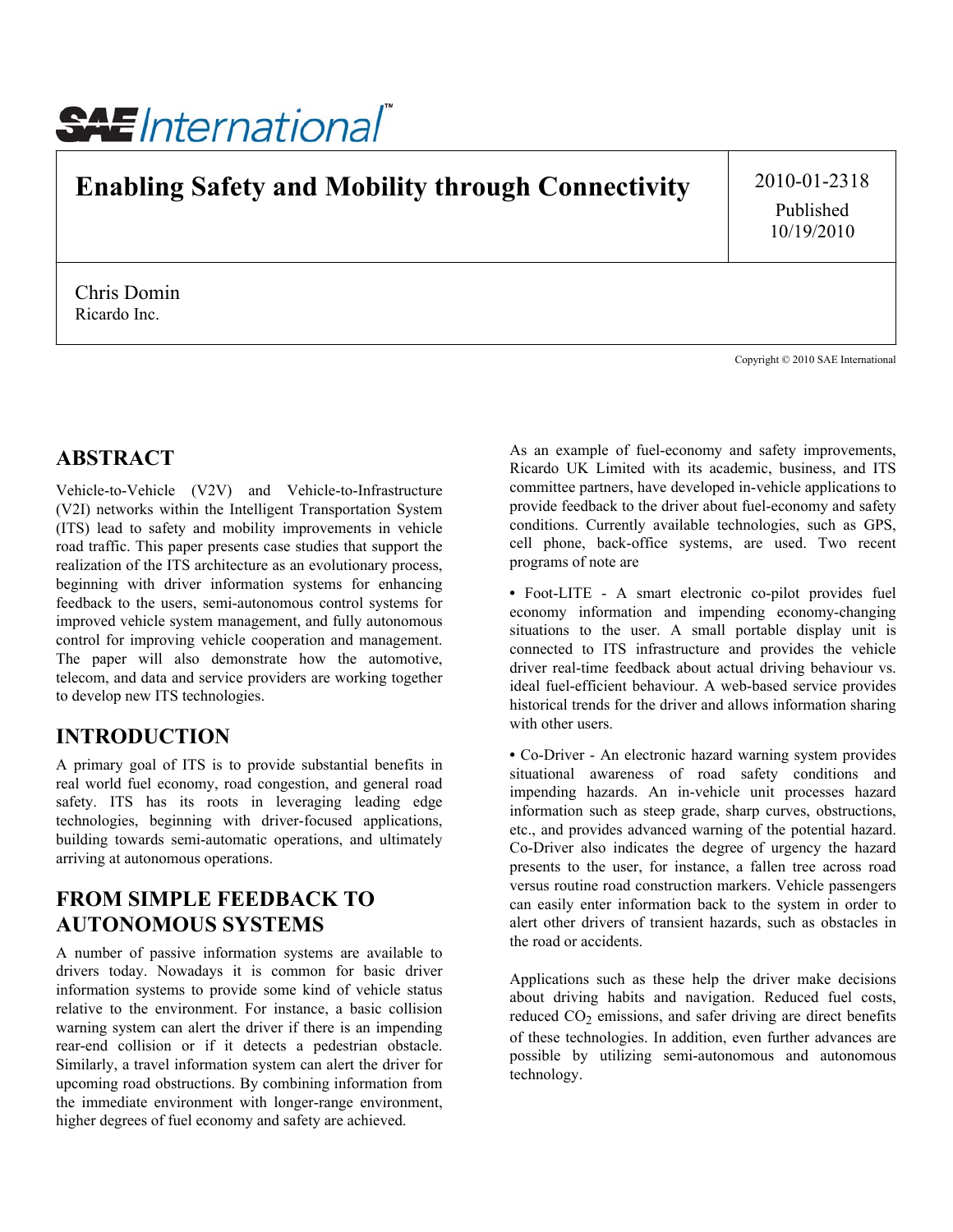# CASE STUDY #1: SEMI-AUTONOMOUS "SENTIENCE"

Fuel efficiency can be improved by integrating topographical and geophysical data with automatic vehicle control subsystems. *Sentience* is a recently completed 2 ½ year collaborative R&D program that was co-funded by innovITS<sup>1</sup>. It was jointly developed with six European partners: Ricardo, innovITS, Jaguar/Land Rover/Ford, Ordnance Survey, Orange, and TRL. The overall achievement of this program is the identification and development of a system to improve the fuel efficiency of vehicles using "electronic horizon" data collected with V2I communications. *Sentience* performs intelligent speed adaptation based on situational awareness.

*Sentience* is built using a web-based server and mobile client application. The server environment includes the telecommunications infrastructure, GPS satellites, weather data, ITS traffic data, historical traffic trend data, and the *Sentience* application web-server. The server translates data from the environment, categorizes them, and communicates them to the client using V2I.

The *Sentience* client application resides in a smart-phone mobile device that is part of the *Sentience* on-board system. The *Sentience* on-board system includes the GPS receiver, the mobile device (cell phone), and real-time supervisory controller unit (SCU). The vehicle interface software and supervisory control algorithms execute on the SCU. The SCU software communicates directly with the acceleration/braking subsystem electronics and over dedicated Ethernet with the client software on the mobile. The SCU software is responsible for optimization of regenerative-braking, aircondition boosting, and EV mode operations.

The team selected a Ford Hybrid Escape as the target vehicle for the prototype system. A hybrid vehicle presents several opportunities not available on conventional vehicles. The Ford Escape is a full hybrid vehicle and can operate in several modes: full electric, conventional combustion, and mixed (parallel) mode. It also utilizes regenerative braking.

## SENTIENCE REQUIREMENTS AND SIMULATION

Phase one of the project focused on simulation and requirements specification. Ordnance Survey, Orange, and TRL focused on defining the vehicle routes and supporting data. Ricardo focused on simulation, control strategies, and prototype architecture. The team created and validated a vehicle model to assess baseline vehicle performance.

The primary opportunities found for energy savings are regenerative braking, EV usage during acceleration, and airconditioning usage. Through measurement and analysis, the team found when it was best to run the electrical motor and when it was best to charge the battery based on road conditions and vehicle characteristics. This analysis allowed selection of optimum tradeoff points between electrical drive and conventional drive for vehicle speed and wheel torque.

U.S. EPA cycles were used to validate the model. Subsequent simulations included different route profiles and varying drive conditions, such as level or hilly routes, constant or varying speeds, with/without air-conditioning, head/tail wind, etc.

- Flat 12.4 mi route, 60mph
- 12.4 mi route (0.6mi flat, 3.7 mi uphill, 7.5 mi downhill, 0.6 mi flat), 60mph
- Flat 12.4 mi route, 30mph, air-conditioning turned on

**•** Flat 12.4 mi route, variable speed (multiple discrete target speeds) with average of 30mph

**•** 12.4 mi route (0.6 mi flat, 11.2 mi of repeated alternate 0.6 mi uphill, 0.6 mi downhill gradients, 0.6 mi flat to end), 30mph



*Figure 1. EPA Test Cycle*

The on-board *Sentience* architecture incorporates V2I communications to access electronic horizon data, such as topographical, geographical, and traffic data, from the *Sentience* web server. The team performed a sensitivity analysis of the look-ahead algorithm to characterize how deep the queue of traffic/map data must be in order to maximize efficiency of the algorithms and to account for temporary interruptions of service. As a result, the on-board *Sentience*

<sup>1, 2&</sup>lt;sub>InnovITS</sub> is the UK Centre of Excellence for sustainable mobility and intelligent transport systems. See <http://www.innovITS.co.uk> Simulink® is a registered trademark of The MathWorks™.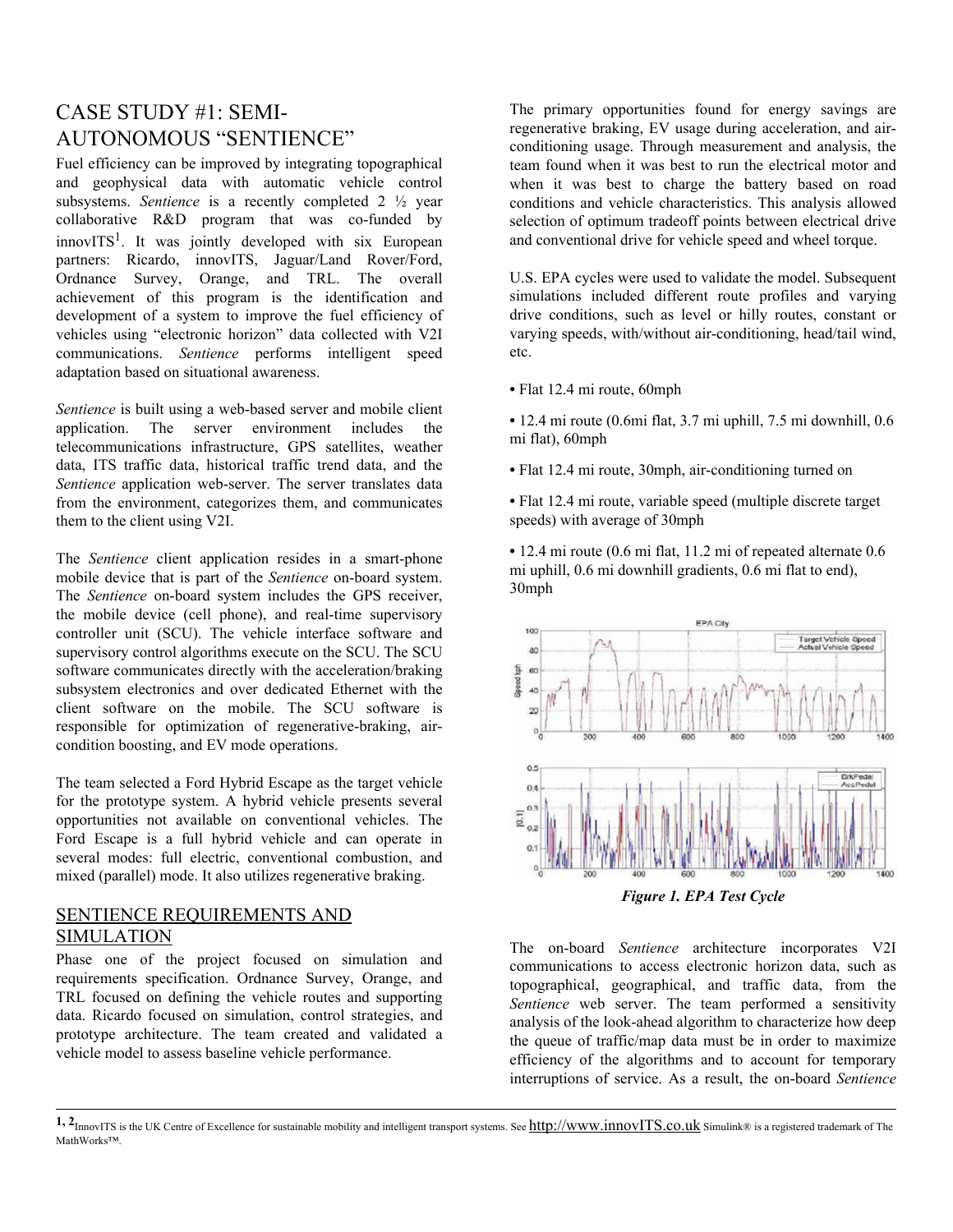

*Figure 2. Sentience HMI sample*

system views an electronic horizon of up to 3 miles to calculate optimum acceleration/regeneration potential.

A key requirement of the on-board system was a safe implementation with minimal cost. For this reason, a Ricardo rapid prototyping system was selected for the SCU. The SCU intercepts and overrides controls for cruise control and air conditioning. It communicates with the powertrain controller for hybrid, engine, and safety functions. A safety cut-off function for the enhanced acceleration and deceleration was identified as being required during the preliminary safety analysis.

The team, with input from Ford, assessed vehicle systems for suitability, and concluded that a small amount of additional hardware was required to ensure the vehicle system did not raise faults against the cruise control or air conditioning switchgear.

## SENTIENCE DEVELOPMENT AND ASSESSMENT

Phase two of the project focused on development, integration, and assessment.

A Nokia N95 cellular phone served as the mobile communications device and human-machine interface (HMI) for the on-board system. For convenience, an external GPS was connected to the phone to provide location information. Ricardo and Orange defined and implemented a telecommunications protocol for communication between the phone and the SCU. Ordnance Survey data provided the historical traffic data. For future use, the *Sentience* architecture supports the of real-time traffic data from ITS infrastructure sources. *Sentience* focuses on three main areas of system operation to optimize energy storage and transfers: engine loading, air-conditioning, and acceleration/braking. See discussions on OEL, EAC, and EAD below.

The *Sentience* HMI on the mobile device displays road information as well as *Sentience* status information, e.g,

**•** Road speed limit, height and gradient

- Enhanced Air-Conditioning level desired and adjusted temperature set-point
- Enhanced Acceleration/ Deceleration level desired and adjusted vehicle speed
- Energy status information such as battery state of charge

*Sentience* detects when the vehicle is approaching significant changes in driving conditions due to traffic or geography, and displays pop-ups on the HMI. *A* configuration screen allows the user to select the desired features. The user can selectively enable and disable both pop-ups and audio messages by feature.

*Sentience* subsystem components are discretely installed in the vehicle under the passenger seat and in the dash. *Sentience* components include a custom harness, a modified A/C control unit, a custom cruise-control unit, the SCU, a wireless router & GPS receiver, and a CAN data logger device.

*Sentience* Optimized Engine Loading (OEL) executes on the SCU and optimizes the efficiency of the hybrid powertrain through intelligent management of electric, mixed and combustion modes of operation. The OEL algorithm communicates to the powertrain controller via the CAN network and provides supervisory control. Advanced knowledge of opportunities to recharge the battery system allows more flexibility in EV use, e.g., the battery state of charge limits are adjusted with the vehicle operation utilizing these limits. Ricardo developed supervisory control strategies in Simulink® for execution on the *Sentience* SCU. With the current OEL strategies, a 4-9% improvement in fuel consumption is realized.

*Sentience* Enhanced Air Conditioning (EAC) executes on the SCU and optimizes the A/C operation in order to reduce the  $CO<sub>2</sub>$  emissions from the vehicle. Because the combustion engine drives the A/C compressor directly, a specialized strategy was developed to keep the passengers comfortable during extended vehicle stops. EAC overrides the A/C switchgear signals and "pre-cools" the interior 1 or 2 degrees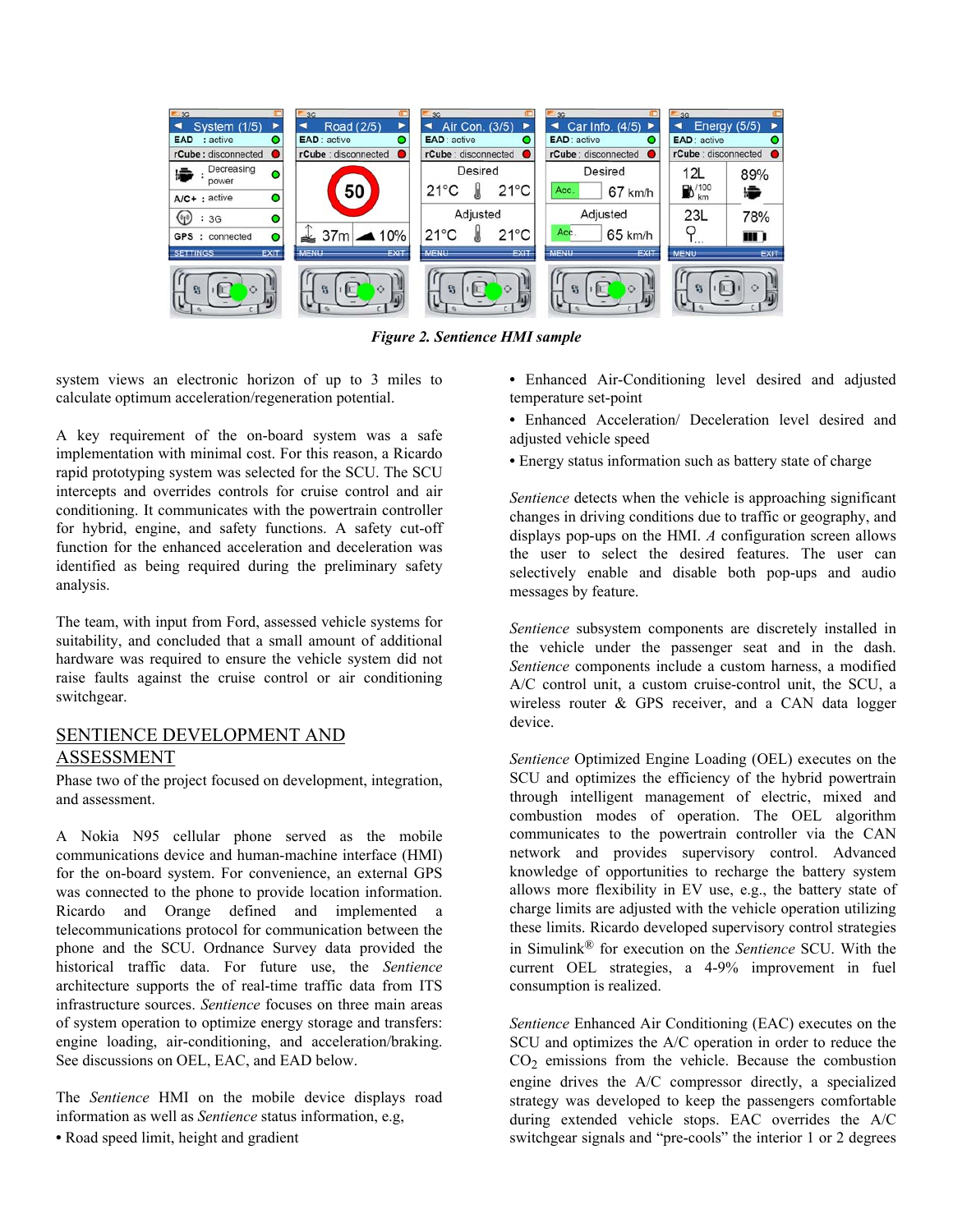cooler whenever extended stops are predicted. By minimizing the amount of occurrences when the engine runs exclusively for cooling the vehicle interior, a result of a 2-10% improvement in fuel consumption is realized.

*Sentience* Enhanced Acceleration / Deceleration (EAD) is a form of adaptive cruise control, where vehicle speed as well as acceleration and deceleration profiles are controlled with the knowledge of future traffic and geography features. EAD augments the existing cruise control strategy. *Sentience* automatically controls the speed at a more optimal rate than might be expected through normal driving, allowing potentially significant savings in fuel. Speed set points are a combination of fixed-feature speed limits and probabilisticfeature speed limits. Fixed-features include actual speed limits, bends, roundabouts, speed bumps and stop signs. Probabilistic features include traffic lights, junctions, traffic conditions and pedestrian crossings. EAD slows or accelerates the vehicle at an optimum rate to match legal or safe speeds. The driver can manually override EAD at any time for safety or convenience. Depending on traffic conditions, EAD may have an impact on journey time; the driver therefore could make an informed decision as to whether the trade-off with increased comfort and fuel efficiency is acceptable on that occasion.



*Figure 3. OEL Hilly Terrain Optimization*

## SENTIENCE VALIDATION AND **CONCLUSIONS**

**1.** Three new control systems were added to those on a production hybrid vehicle. OEL for enhanced hybrid system efficiency is useful under any mode of operation. EAC can be used whenever air conditioning is turned on. EAD can be used whenever cruise control is active.

**2.** Track and road testing results indicated significant savings. Improvements in fuel consumption on the order of 5%-10% can be obtained for a low implementation cost.

**◦** With OEL, simulations predicted savings of 4-9%; Initial track test measurements show savings of approximately 2%, with speculation of higher percentage savings on specific routes. Further analysis and testing continues.

**◦** With EAC, dynamometer-testing using an NEDC cycle with simulated sunlight loading has been performed. Over 9% improvement in fuel consumption was seen on an NEDC cycle under moderate mild summer weather conditions.

**◦** With EAD, initial measurements show an average saving ranging between 5% and 24%, with an average of 12% during track testing. Scaling this data to average vehicle usage on real roads gives a total estimated fuel saving of nearly 14%. Initial real world road tests have already shown a fuel savings of over 5%.

**3.** Implementation costs for *Sentience* using a production system is not restrictive. Typical 3G mobile phones come with GPS capabilities and can be acquired for low cost. Memory and CPU requirements for OEL, EAC, and EAD functions do not prevent those features from being coresident with software in production ECUs. Suitable sources of traffic data are required, but these traffic data can be easily supported by future ITS infrastructure.

## CASE STUDY #2: AUTONOMOUS "SARTRE"

Both fuel efficiency and safety are improved by integrating V2V communications and automatic vehicle control subsystems. *SARTRE* is a Ricardo-led program that shares situational awareness data between vehicles using V2I and V2V communications, thus enabling autonomous vehicle coordination and the creation of "road trains".

The *SARTRE* project began in September 2009 and is scheduled to complete in August 2012. It is being jointly developed with seven European partners in the UK, Sweden, Spain, and Germany: Ricardo, IDIADA Automotive Technology, Institute for Automotive Engineering (ika) of RWTH Aachen University, SP Sveriges Tekniska Forskningsinstitut, TECNALIA Robotiker, Volvo Car Company, and Volvo Technology. The concept behind *SARTRE* is that vehicle platoons improve fuel consumption, increase safety, and reduce congestion on freeways.

Since human driver errors contribute to well over 85% of road fatalities, it is expected that safety will improve dramatically by using autonomous control to remove distractions and errors in judgment. Because autonomous systems can process data much more quickly than a human can, congestion can be reduced automatically by optimizing gaps between vehicles, minimizing traffic dynamics and delaying traffic collapse. Fuel economy can be improved by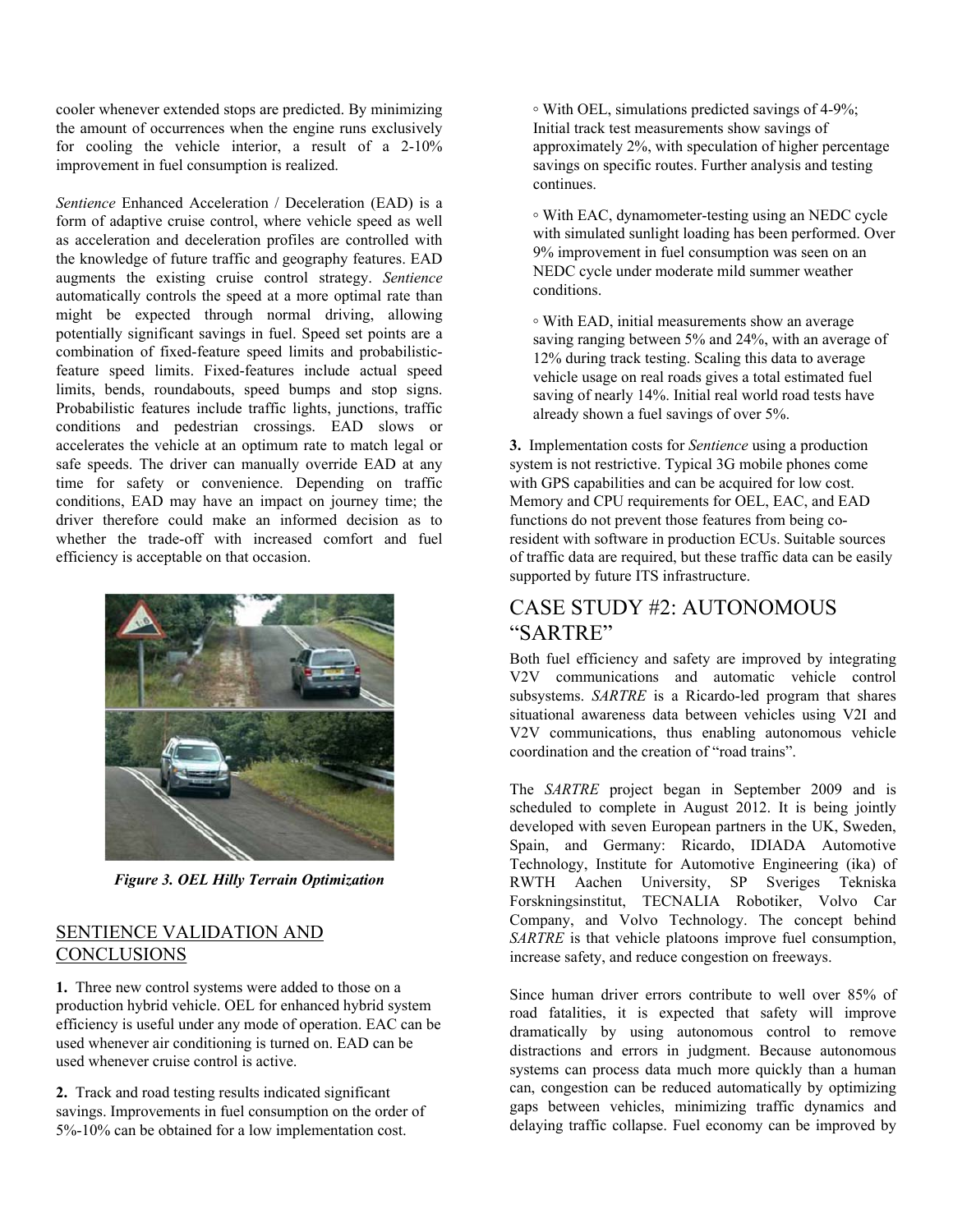

*Figure 4. The SARTRE concept*

reducing aerodynamic drag, due to drafting in each vehicle's slipstream.

Each road train will consist of up to eight vehicles. Each road train or platoon has a lead vehicle that drives exactly as normal, with human control over the various functions. This lead vehicle is controlled by an experienced driver who is familiar with the route. For instance, the lead may be taken by a taxi, a bus or a truck. A driver approaching the convoy requests entry into the convoy using a human-machine interface. The convoy accepts the vehicle and the vehicle automatically enters the convoy, after which it is completely under autonomous control. A driver approaching his destination leaves the convoy by exiting off to the side and then continues on his own to his destination under his own control. The other vehicles in the road train automatically close the gap and continue on their way until the convoy splits up.

The advantage of such road trains is that all the other drivers in the convoy have time to perform other business while on the road, e.g., talking on the phone, eating, working on a computer, etc. The road trains increase safety and reduce environmental impact thanks to lower fuel consumption compared with cars being driven individually. The reason is that the cars in the train are close to each other, exploiting the resultant lower air drag. Simulation results show the energy

saving to be in the region of 20 %: Road capacity is utilized more efficiently by minimizing distance between vehicles.

Researchers see road trains primarily as a major benefit to commuters who cover long distances by motorway every day, but they will also be of potential benefit to trucks, buses, coaches, vans and other commercial vehicle types. As the participants meet, each vehicle's navigation system is used to join the convoy, after which the autonomous driving program then takes over. As the road train approaches its final destination, the various participants can each disconnect from the convoy and continue to drive as usual to their individual destinations.

## SARTRE REQUIREMENTS AND SIMULATION

Phase one of the project considered scenarios and constraints during interaction with other road users. A use-case analysis was performed with an emphasis on the human factors. Modeling of the use cases focused on creating a combination of vehicle and traffic specific models, taking into consideration all interchanges occurring between driver, vehicle and other traffic.

An important constraint for *SARTRE* is that the architecture and implementation has to be feasible and use available production components and subsystems. So the team performed additional analysis to understand business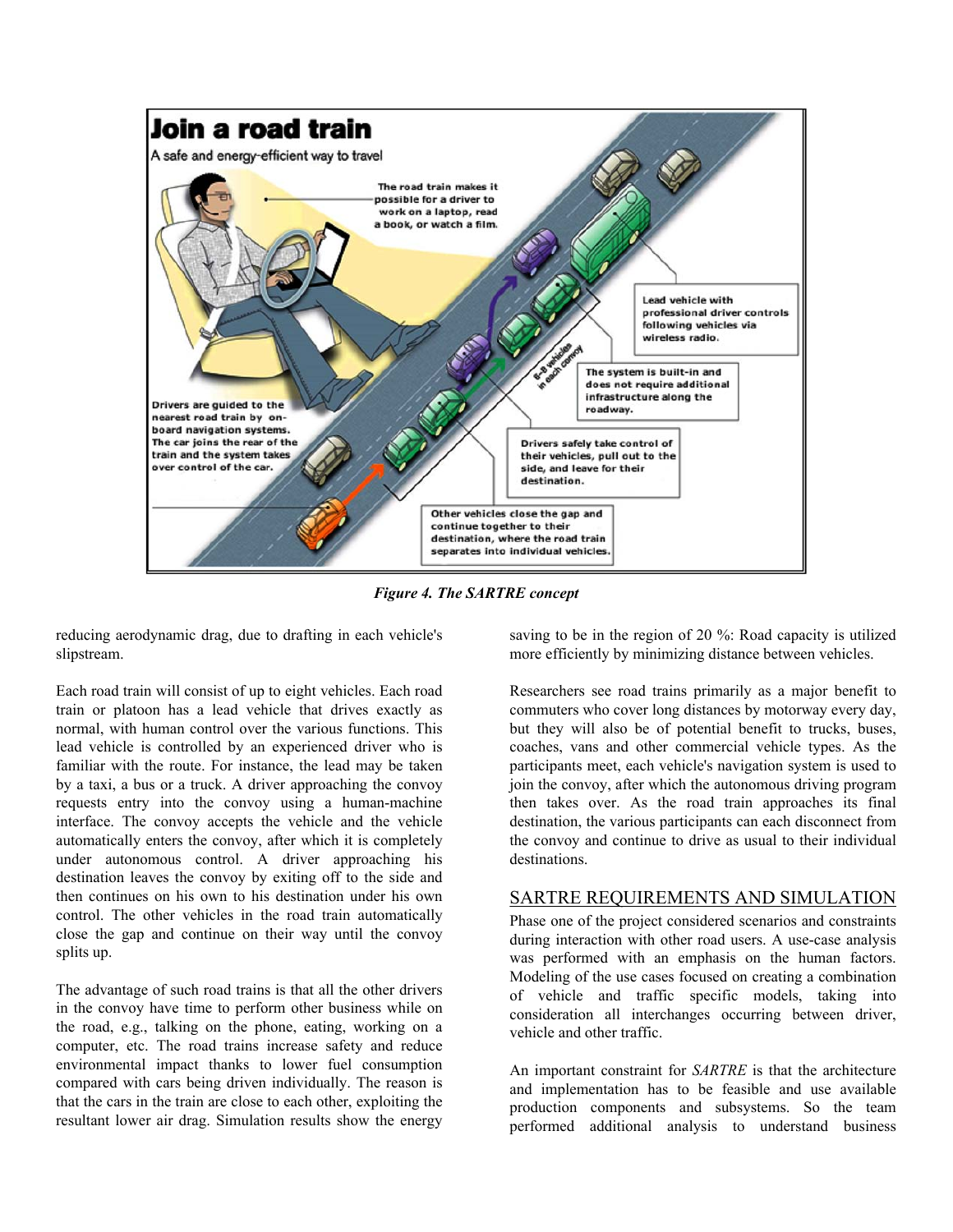

*Figure 5. SARTRE Platoon Use-Cases*

requirements, usability, risk, and safety, as well as the system itself. As the concept solutions were balanced against available technology, they were rationalized against draft ISO/DIS 26262 using InnovITS<sup>2</sup> Framework Architecture and Classification for ITS (FACITS) process.



*Figure 6. Modeling Process*

Use-cases (see Figure  $5$ ) needed to take into account a significant number of factors, including, performance/failure of vehicles, braking/acceleration/turning procedures, other vehicles, platoon size, and gap length, and human behaviors, among others. Example use cases are:

**•** authorized car/truck enters platoon from rear or joins middle of platoon

- unauthorized other car/truck enters platoon or leaves platoon from middle
- authorized car/truck leaves from rear or middle

**•** authorized leader joins or leaves from front

After all the primary modeling, analysis, and concept generation were complete, the team focused on concept implementation.

## SARTRE CONCEPT IMPLEMENTATION

Phase two of the project involves concept selection and implementation. Since intellectual property is being developed by partners to support the implementation of *SARTRE*, only a general discussion of the architecture is given here. Each vehicle is equipped with a dedicated shortrange communications (DSRC) radio, an active safety control module, short-range radar, vision systems, active cruise control system, actuators, and supervisory control unit (SCU). DSRC is used to communicate platoon information among all vehicles in the platoon. Once in the platoon, V2V communications, V2I communications, and other active subsystems in each vehicle support autonomous behavior.

To date, the project partners have reached agreements on the factors necessary to proceed with implementation and the concept implementation is underway. Transport behaviour modelling and platoon strategies continue in parallel with human behaviour studies and safety studies. Development of lead vehicles and following vehicles has started. Track studies will soon be performed with the *SARTRE* road-train using three cars and two trucks.

Some of the areas for continued research and refinement are in the areas of

<sup>1, 2&</sup>lt;sub>InnovITS</sub> is the UK Centre of Excellence for sustainable mobility and intelligent transport systems. See <http://www.innovITS.co.uk> Simulink® is a registered trademark of The MathWorks™.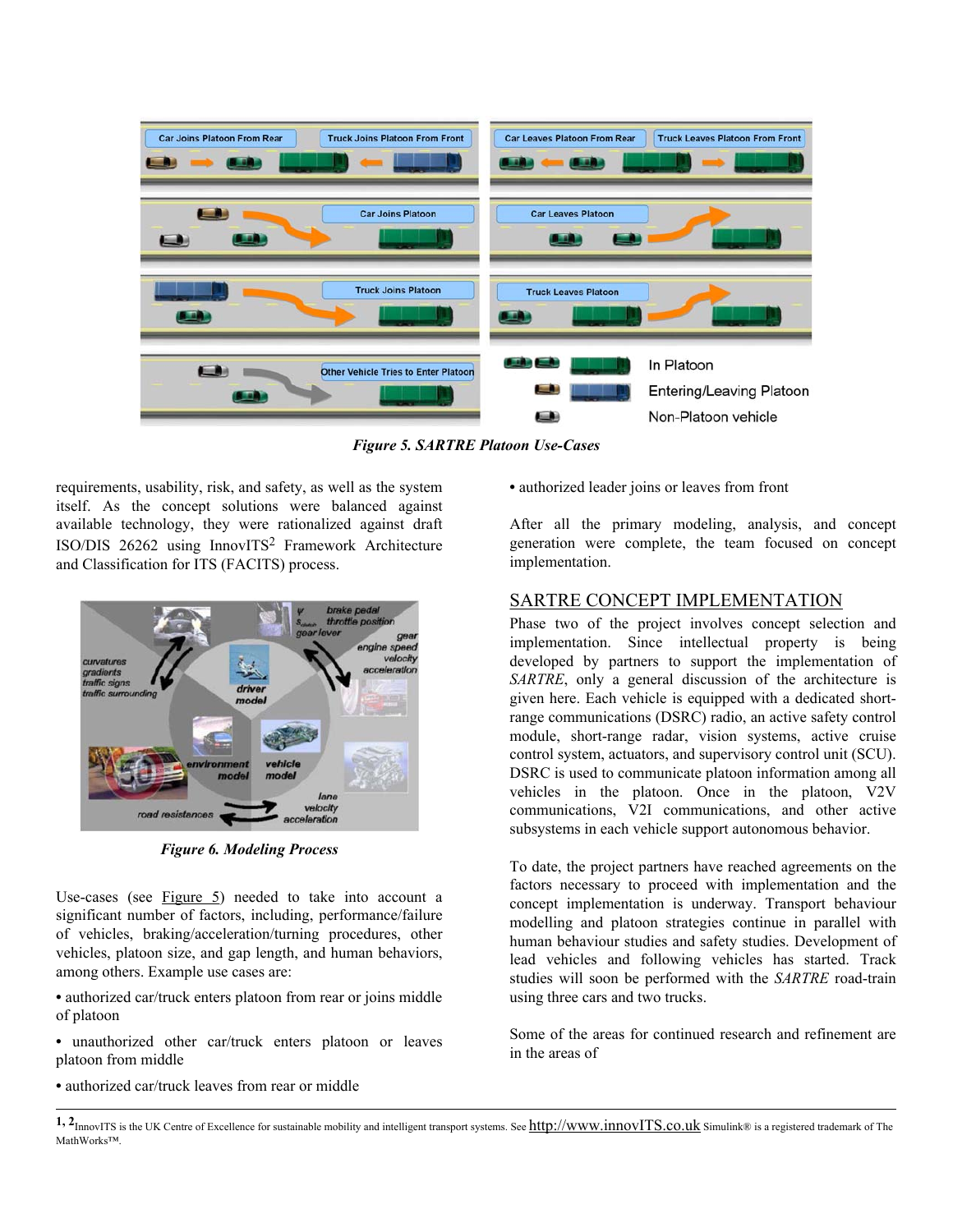**•** Number of vehicles in a *SARTRE* platoon and the mix of vehicles (cars/trucks)

- Specification and architecture updates.
- Safety requirements and analysis
- Updates to V2V Communications (DSRC)
- Inputs regarding V2I findings to infrastructure organizations
- Sensor Fusion Systems
- Actuator Systems
- Human Machine Interfaces
- Autonomous Control System
- Platoon Management System



*Figure 7. SARTRE Concept Architecture*

# **VALIDATION AND ASSESSMENTS**

At the time of the writing of this paper, validation of the systems has not been completed. The plan is to validate the on-vehicle systems, the remote systems, end-to end systems, and fuel consumption claims. Once validation is completed, results of studies will be made available that include assessments of the commercial viability of *SARTRE*, the net impact on infrastructure and vehicles, and potential policy impacts.

## **SUMMARY/CONCLUSIONS**

V2V and V2I communications are changing the ways that people interact with their vehicles. Driver assistance systems are making way for semiautonomous mobility improvements in fuel economy and safety. Future automotive systems will leverage V2I and V2V in order to allow drivers to select semiautonomous and autonomous behaviors, with net gains in safety and mobility. Partnerships between science researchers, policy makers, academia, infrastructure manufacturers, and automotive manufacturers will change the landscape of automotive transportation to a more efficient and safer experience for drivers and passengers.

## **THE PARTNERSHIPS**

The *Sentience* program included each of the following organizations.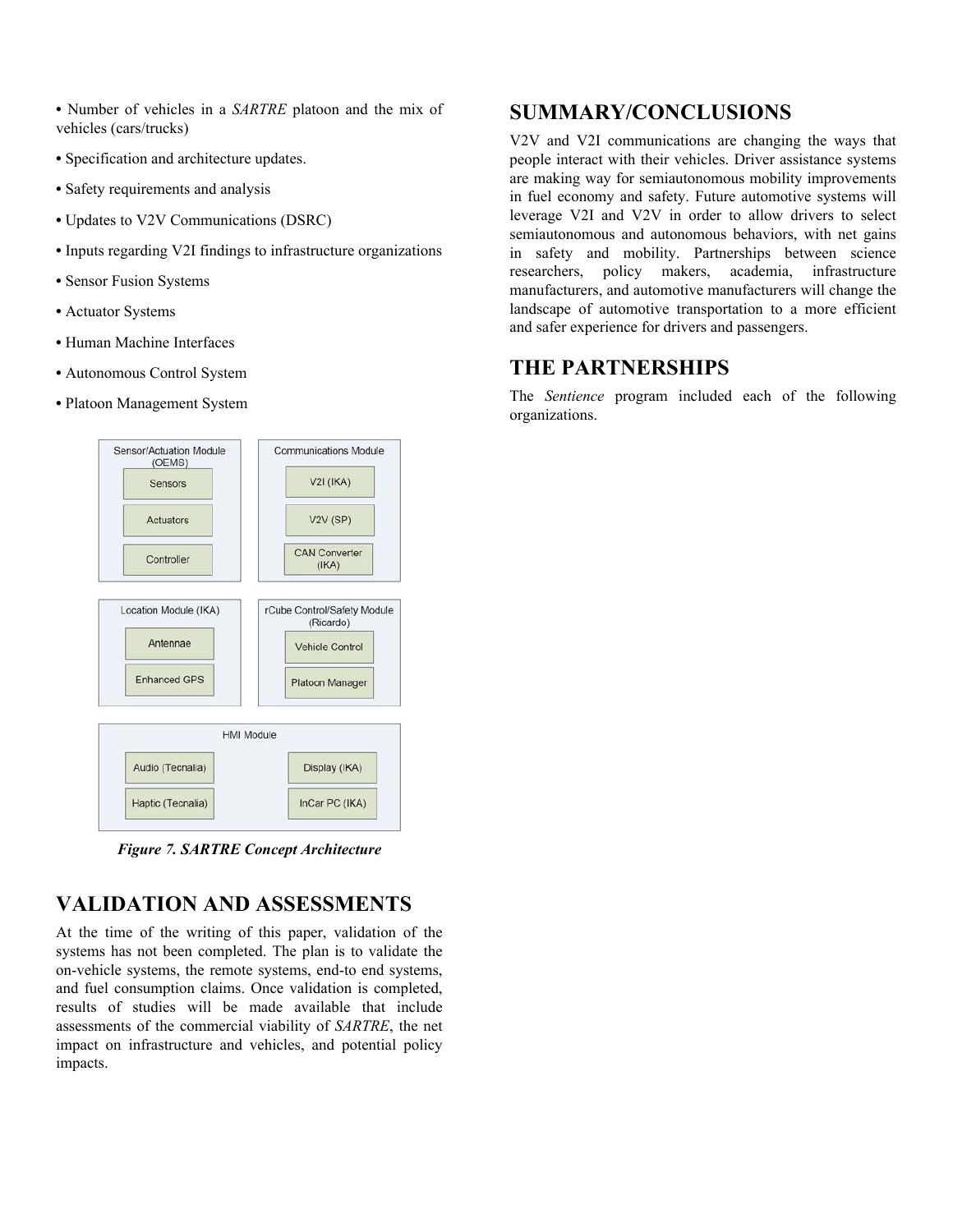| Organization          | <b>Organization Overview</b>                                                                         | Role                                                                                       |
|-----------------------|------------------------------------------------------------------------------------------------------|--------------------------------------------------------------------------------------------|
| Ricardo               | Automotive Engineering Consultants with<br>expertise in Control Systems, Vehicle<br>Systems, and ITS | Project Management<br>Rapid Prototyping Electonics<br>٠<br>Vehicle control algorithms<br>٠ |
| innovITS              | UK Dept of Business Enterprise Reform<br>(formerly DTI)                                              | Promotes UK Telematics/ITS<br>٠<br>Funding/Coordination<br>٠<br>Program goals<br>٠         |
| Jaguar/LandRover/Ford | Prestige UK Vehicle OEM                                                                              | Base Hybrid Vehicle<br>٠<br>Vehicle Data and Interfaces<br>٠                               |
| Ordnance Survey       | UK mapping organization                                                                              | Enhanced map data<br>٠<br>Traffic congestion data<br>٠                                     |
| Orange                | Telecoms company                                                                                     | Telecoms engineering<br>٠<br>expertise and equipment                                       |
| TRL                   | Transport Research and testing Lab                                                                   | Vehicle system testing<br><b>Test facilities</b>                                           |

The SARTE program included each of the following organizations.

| Organization                                                                                   | <b>Organization Overview</b>                                                              | Role                                                                                                                             |
|------------------------------------------------------------------------------------------------|-------------------------------------------------------------------------------------------|----------------------------------------------------------------------------------------------------------------------------------|
| Ricardo (UK)                                                                                   | High value engineering services to the<br>automotive, ITS and clean energy<br>communities | Coordinator and Management<br>WP leader<br><b>Safety Analysis</b><br>٠<br>Platoon Management &<br>٠<br><b>Autonomous Control</b> |
| <b>IDIADA</b> Automotive<br>Technology (Spain)                                                 | World-leading company for automotive<br>testing and demonstration                         | Validation/Assessment work<br>٠<br>package leader<br><b>Test lead</b><br>٠<br>Road trial lead<br>٠                               |
| Institute for Automotive<br>Engineering (ika) of<br><b>RWTH Aachen</b><br>University (Germany) | Leading university in automotive<br>technology                                            | Concept definition WP leader<br>٠<br>Modelling lead<br>٠<br>Back office and organisation<br>٠<br>assistant                       |
| SP Sveriges Tekniska<br>Forskningsinstitut<br>(Sweden)                                         | Research institute experienced in<br>automotive safety and communication                  | Dissemination WP leader<br>٠<br>Use case lead<br>٠<br>V <sub>2</sub> V communications<br>٠                                       |
| <b>TECNALIA Robotiker</b><br>(Spain)                                                           | Expert technology centre specialising in<br><b>ICT</b>                                    | Human factors assessment<br>٠<br>HMI design and<br>٠<br>implementation                                                           |
| Volvo Car Corporation<br>(Sweden)                                                              | Major passengar car OEM                                                                   | Implementation WP leader<br>٠<br>Following vehicle lead<br>٠<br>Following vehicle (car) sensor<br>٠<br>fusion                    |
| Volvo Technology<br>(Sweden)                                                                   | Major trucks, buses and construction<br>equipment OEM                                     | Lead vehicle lead<br>٠<br>Lead/following vehicle (truck)<br>sensor fusion                                                        |